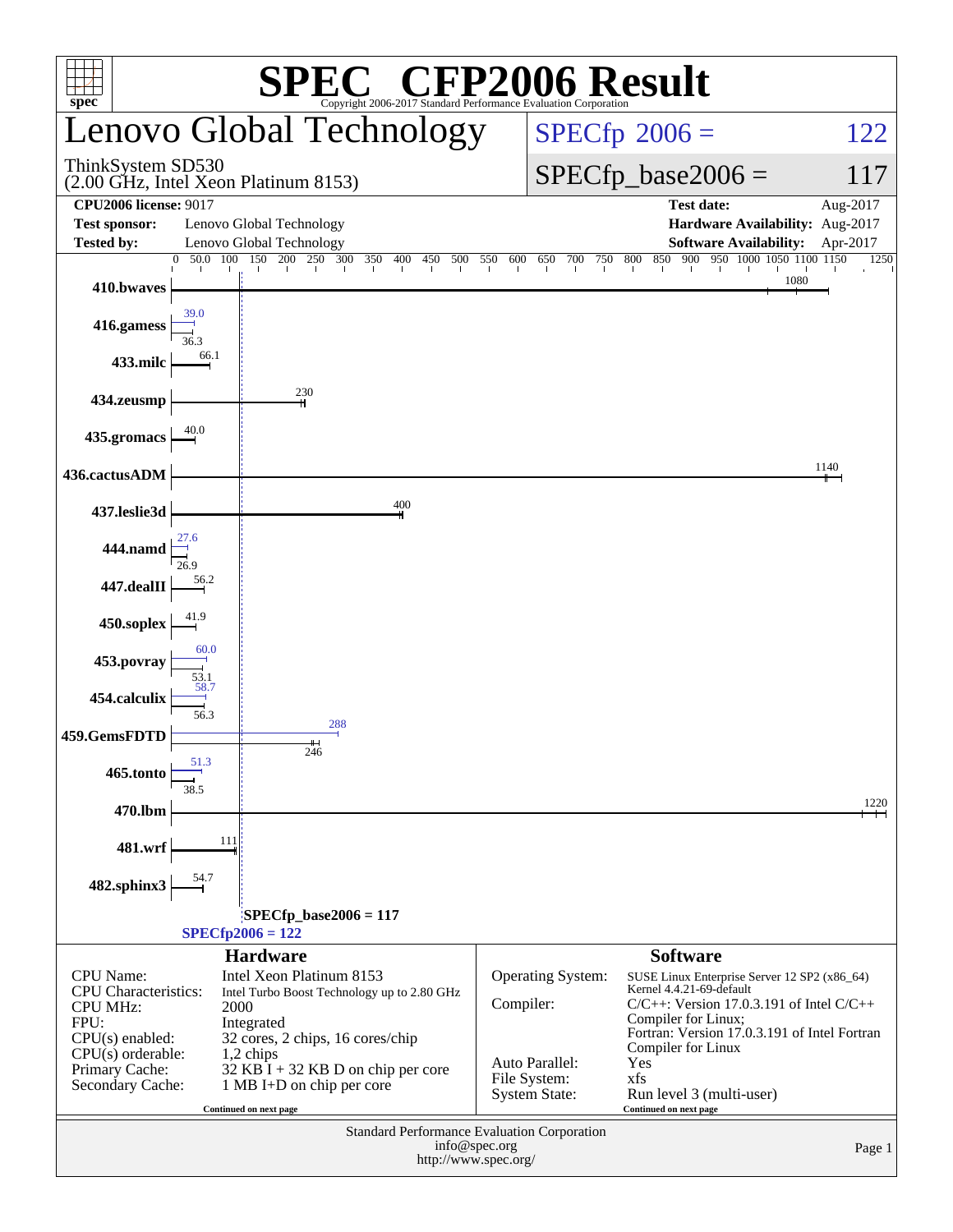

# enovo Global Technology

#### ThinkSystem SD530

(2.00 GHz, Intel Xeon Platinum 8153)

 $SPECfp2006 = 122$  $SPECfp2006 = 122$ 

#### $SPECfp\_base2006 = 117$

**[CPU2006 license:](http://www.spec.org/auto/cpu2006/Docs/result-fields.html#CPU2006license)** 9017 **[Test date:](http://www.spec.org/auto/cpu2006/Docs/result-fields.html#Testdate)** Aug-2017 **[Test sponsor:](http://www.spec.org/auto/cpu2006/Docs/result-fields.html#Testsponsor)** Lenovo Global Technology **[Hardware Availability:](http://www.spec.org/auto/cpu2006/Docs/result-fields.html#HardwareAvailability)** Aug-2017 **[Tested by:](http://www.spec.org/auto/cpu2006/Docs/result-fields.html#Testedby)** Lenovo Global Technology **[Software Availability:](http://www.spec.org/auto/cpu2006/Docs/result-fields.html#SoftwareAvailability)** Apr-2017 [L3 Cache:](http://www.spec.org/auto/cpu2006/Docs/result-fields.html#L3Cache) 22 MB I+D on chip per chip<br>Other Cache: None [Other Cache:](http://www.spec.org/auto/cpu2006/Docs/result-fields.html#OtherCache) [Memory:](http://www.spec.org/auto/cpu2006/Docs/result-fields.html#Memory) 384 GB (12 x 32 GB 2Rx4 PC4-2666V-R) [Disk Subsystem:](http://www.spec.org/auto/cpu2006/Docs/result-fields.html#DiskSubsystem) 1 x 800 GB SATA SSD [Other Hardware:](http://www.spec.org/auto/cpu2006/Docs/result-fields.html#OtherHardware) None [Base Pointers:](http://www.spec.org/auto/cpu2006/Docs/result-fields.html#BasePointers) 64-bit<br>Peak Pointers: 32/64-bit [Peak Pointers:](http://www.spec.org/auto/cpu2006/Docs/result-fields.html#PeakPointers) [Other Software:](http://www.spec.org/auto/cpu2006/Docs/result-fields.html#OtherSoftware) None

**[Results Table](http://www.spec.org/auto/cpu2006/Docs/result-fields.html#ResultsTable)**

| Results Table          |                                                                                                          |              |                |       |                |              |                |              |                |              |                |              |
|------------------------|----------------------------------------------------------------------------------------------------------|--------------|----------------|-------|----------------|--------------|----------------|--------------|----------------|--------------|----------------|--------------|
|                        | <b>Base</b>                                                                                              |              |                |       |                |              | <b>Peak</b>    |              |                |              |                |              |
| <b>Benchmark</b>       | <b>Seconds</b>                                                                                           | <b>Ratio</b> | <b>Seconds</b> | Ratio | <b>Seconds</b> | <b>Ratio</b> | <b>Seconds</b> | <b>Ratio</b> | <b>Seconds</b> | <b>Ratio</b> | <b>Seconds</b> | <b>Ratio</b> |
| $410$ .bwayes          | 11.9                                                                                                     | 1140         | 12.5           | 1080  | 13.1           | 1030         | 11.9           | 1140         | 12.5           | 1080         | 13.1           | 1030         |
| $416$ .gamess          | 539                                                                                                      | 36.3         | 539            | 36.3  | 539            | 36.3         | 501            | 39.0         | 502            | 39.0         | 503            | 38.9         |
| $ 433$ .milc           | 139                                                                                                      | 66.3         | 139            | 66.1  | 139            | 66.0         | 139            | 66.3         | 139            | 66.1         | 139            | 66.0         |
| 434.zeusmp             | 39.5                                                                                                     | 230          | 39.4           | 231   | 40.5           | 225          | 39.5           | 230          | 39.4           | 231          | 40.5           | 225          |
| $435$ .gromacs         | 178                                                                                                      | 40.0         | 179            | 39.9  | 179            | 40.0         | 178            | 40.0         | 179            | 39.9         | 179            | 40.0         |
| 436.cactusADM          | 10.5                                                                                                     | 1130         | 10.3           | 1160  | 10.5           | 1140         | 10.5           | 1130         | 10.3           | 1160         | 10.5           | 1140         |
| 437.leslie3d           | 23.5                                                                                                     | 401          | 23.8           | 395   | 23.5           | 400          | 23.5           | 401          | 23.8           | 395          | 23.5           | 400          |
| 444.namd               | 298                                                                                                      | 26.9         | 298            | 26.9  | 298            | 26.9         | 291            | 27.6         | 291            | 27.6         | 291            | 27.6         |
| $ 447 \text{.}$ dealII | 204                                                                                                      | 56.1         | 204            | 56.2  | 203            | 56.2         | 204            | 56.1         | 204            | 56.2         | 203            | 56.2         |
| $ 450$ .soplex         | 199                                                                                                      | 41.9         | 198            | 42.2  | 200            | 41.8         | 199            | 41.9         | 198            | 42.2         | 200            | 41.8         |
| 453.povray             | 100                                                                                                      | 53.1         | 100            | 53.1  | 100            | 53.1         | 88.6           | 60.0         | 89.0           | 59.8         | 88.1           | 60.4         |
| $454$ .calculix        | 146                                                                                                      | 56.4         | 147            | 56.3  | 147            | 56.2         | 140            | 58.9         | 141            | 58.7         | 141            | 58.7         |
| 459.GemsFDTD           | 41.5                                                                                                     | 256          | 43.7           | 243   | 43.1           | 246          | 36.9           | 288          | 36.7           | 289          | 36.9           | 288          |
| 465.tonto              | 253                                                                                                      | 38.9         | 256            | 38.5  | 258            | 38.1         | 192            | 51.3         | <u>192</u>     | 51.3         | 192            | 51.3         |
| 470.1bm                | 11.1                                                                                                     | 1240         | 11.3           | 1220  | 11.5           | 1200         | 11.1           | 1240         | 11.3           | 1220         | 11.5           | 1200         |
| 481.wrf                | 101                                                                                                      | 111          | 100            | 111   | 103            | 109          | <b>101</b>     | 111          | 100            | 111          | 103            | 109          |
| $482$ .sphinx $3$      | 356                                                                                                      | 54.7         | 356            | 54.7  | 361            | 54.0         | 356            | 54.7         | 356            | 54.7         | 361            | 54.0         |
|                        | Results appear in the order in which they were run. Bold underlined text indicates a median measurement. |              |                |       |                |              |                |              |                |              |                |              |

#### **[Operating System Notes](http://www.spec.org/auto/cpu2006/Docs/result-fields.html#OperatingSystemNotes)**

Stack size set to unlimited using "ulimit -s unlimited"

#### **[Platform Notes](http://www.spec.org/auto/cpu2006/Docs/result-fields.html#PlatformNotes)**

BIOS Configuration: Choose Operating Mode set to Maximum Performance LLC dead line alloc set to Disable Patrol Scrub set to Disable DCU Streamer Prefetcher set to Disable DCA set to Enable Hyper-Threading set to Disable Sysinfo program /home/cpu2006-1.2-ic17.0u3/config/sysinfo.rev6993 Revision 6993 of 2015-11-06 (b5e8d4b4eb51ed28d7f98696cbe290c1) running on stark-02-01 Wed Aug Continued on next page

> Standard Performance Evaluation Corporation [info@spec.org](mailto:info@spec.org) <http://www.spec.org/>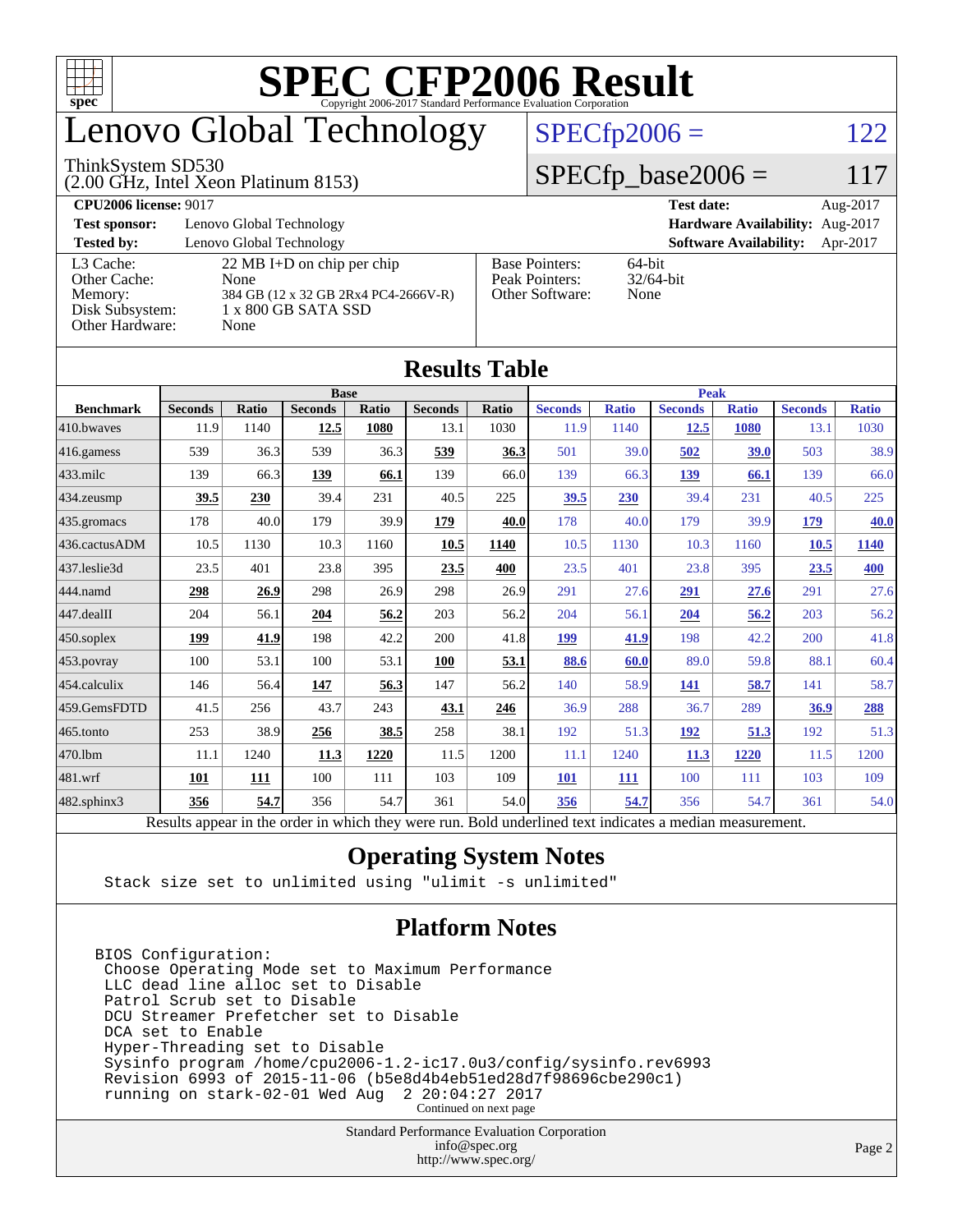

### enovo Global Technology

ThinkSystem SD530

(2.00 GHz, Intel Xeon Platinum 8153)

 $SPECTp2006 = 122$ 

 $SPECTp\_base2006 = 117$ 

**[CPU2006 license:](http://www.spec.org/auto/cpu2006/Docs/result-fields.html#CPU2006license)** 9017 **[Test date:](http://www.spec.org/auto/cpu2006/Docs/result-fields.html#Testdate)** Aug-2017

**[Test sponsor:](http://www.spec.org/auto/cpu2006/Docs/result-fields.html#Testsponsor)** Lenovo Global Technology **[Hardware Availability:](http://www.spec.org/auto/cpu2006/Docs/result-fields.html#HardwareAvailability)** Aug-2017 **[Tested by:](http://www.spec.org/auto/cpu2006/Docs/result-fields.html#Testedby)** Lenovo Global Technology **[Software Availability:](http://www.spec.org/auto/cpu2006/Docs/result-fields.html#SoftwareAvailability)** Apr-2017

#### **[Platform Notes \(Continued\)](http://www.spec.org/auto/cpu2006/Docs/result-fields.html#PlatformNotes)**

Standard Performance Evaluation Corporation [info@spec.org](mailto:info@spec.org) This section contains SUT (System Under Test) info as seen by some common utilities. To remove or add to this section, see: <http://www.spec.org/cpu2006/Docs/config.html#sysinfo> From /proc/cpuinfo model name : Intel(R) Xeon(R) Platinum 8153 CPU @ 2.00GHz 2 "physical id"s (chips) 32 "processors" cores, siblings (Caution: counting these is hw and system dependent. The following excerpts from /proc/cpuinfo might not be reliable. Use with caution.) cpu cores : 16 siblings : 16 physical 0: cores 0 1 2 3 4 5 6 7 8 9 10 11 12 13 14 15 physical 1: cores 0 1 2 3 4 5 6 7 8 9 10 11 12 13 14 15 cache size : 22528 KB From /proc/meminfo<br>MemTotal: 395893824 kB HugePages\_Total: 0 Hugepagesize: 2048 kB From /etc/\*release\* /etc/\*version\* SuSE-release: SUSE Linux Enterprise Server 12 (x86\_64) VERSION = 12 PATCHLEVEL = 2 # This file is deprecated and will be removed in a future service pack or release. # Please check /etc/os-release for details about this release. os-release: NAME="SLES" VERSION="12-SP2" VERSION\_ID="12.2" PRETTY\_NAME="SUSE Linux Enterprise Server 12 SP2" ID="sles" ANSI\_COLOR="0;32" CPE\_NAME="cpe:/o:suse:sles:12:sp2" uname -a: Linux stark-02-01 4.4.21-69-default #1 SMP Tue Oct 25 10:58:20 UTC 2016 (9464f67) x86\_64 x86\_64 x86\_64 GNU/Linux run-level 3 Aug 2 20:03 SPEC is set to: /home/cpu2006-1.2-ic17.0u3 Filesystem Type Size Used Avail Use% Mounted on<br>
/dev/sda4 xfs 689G 61G 629G 9% /home /dev/sda4 xfs 689G 61G 629G 9% /home Additional information from dmidecode: Warning: Use caution when you interpret this section. The 'dmidecode' program Continued on next page

<http://www.spec.org/>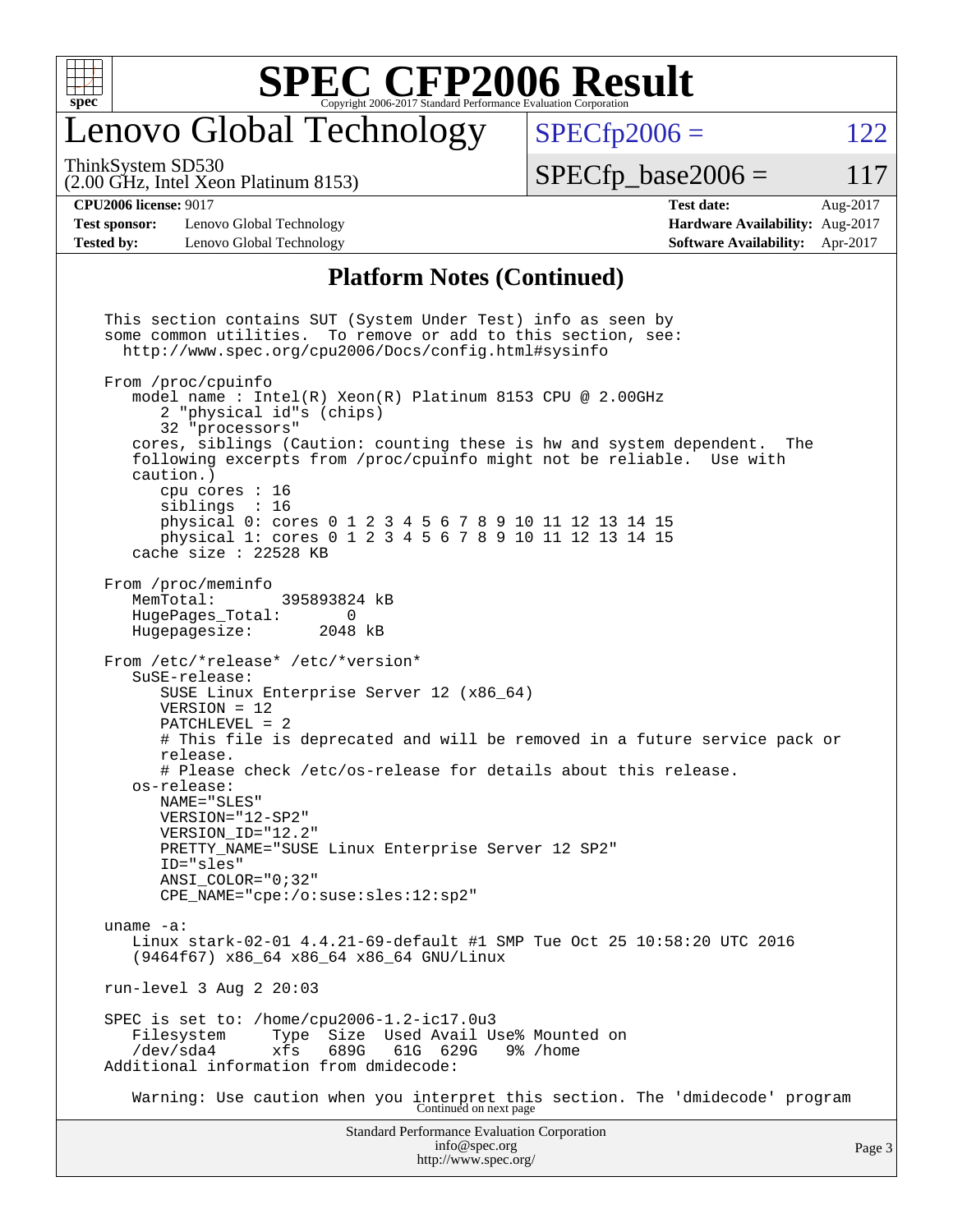

## enovo Global Technology

ThinkSystem SD530

 $SPECTp2006 = 122$ 

(2.00 GHz, Intel Xeon Platinum 8153)

 $SPECTp\_base2006 = 117$ 

**[Test sponsor:](http://www.spec.org/auto/cpu2006/Docs/result-fields.html#Testsponsor)** Lenovo Global Technology **[Hardware Availability:](http://www.spec.org/auto/cpu2006/Docs/result-fields.html#HardwareAvailability)** Aug-2017 **[Tested by:](http://www.spec.org/auto/cpu2006/Docs/result-fields.html#Testedby)** Lenovo Global Technology **[Software Availability:](http://www.spec.org/auto/cpu2006/Docs/result-fields.html#SoftwareAvailability)** Apr-2017

**[CPU2006 license:](http://www.spec.org/auto/cpu2006/Docs/result-fields.html#CPU2006license)** 9017 **[Test date:](http://www.spec.org/auto/cpu2006/Docs/result-fields.html#Testdate)** Aug-2017

#### **[Platform Notes \(Continued\)](http://www.spec.org/auto/cpu2006/Docs/result-fields.html#PlatformNotes)**

 reads system data which is "intended to allow hardware to be accurately determined", but the intent may not be met, as there are frequent changes to hardware, firmware, and the "DMTF SMBIOS" standard.

 BIOS Lenovo -[TEE113J-1.00]- 06/03/2017 Memory: 4x NO DIMM NO DIMM 12x Samsung M393A4K40BB2-CTD 32 GB 2 rank 2666 MHz

(End of data from sysinfo program)

#### **[General Notes](http://www.spec.org/auto/cpu2006/Docs/result-fields.html#GeneralNotes)**

Environment variables set by runspec before the start of the run: KMP\_AFFINITY = "granularity=fine,compact" LD\_LIBRARY\_PATH = "/home/cpu2006-1.2-ic17.0u3/lib/ia32:/home/cpu2006-1.2-ic17.0u3/lib/intel64:/home/cpu2006-1.2-ic17.0u3/sh10.2" OMP NUM THREADS = "32"

 Binaries compiled on a system with 1x Intel Core i7-4790 CPU + 32GB RAM memory using Redhat Enterprise Linux 7.2 Transparent Huge Pages disabled with: echo never > /sys/kernel/mm/transparent\_hugepage/enabled Filesystem page cache cleared with: shell invocation of 'sync; echo 3 > /proc/sys/vm/drop\_caches' prior to run

#### **[Base Compiler Invocation](http://www.spec.org/auto/cpu2006/Docs/result-fields.html#BaseCompilerInvocation)**

[C benchmarks](http://www.spec.org/auto/cpu2006/Docs/result-fields.html#Cbenchmarks): [icc -m64](http://www.spec.org/cpu2006/results/res2017q4/cpu2006-20170918-49674.flags.html#user_CCbase_intel_icc_64bit_bda6cc9af1fdbb0edc3795bac97ada53)

[C++ benchmarks:](http://www.spec.org/auto/cpu2006/Docs/result-fields.html#CXXbenchmarks) [icpc -m64](http://www.spec.org/cpu2006/results/res2017q4/cpu2006-20170918-49674.flags.html#user_CXXbase_intel_icpc_64bit_fc66a5337ce925472a5c54ad6a0de310)

[Fortran benchmarks](http://www.spec.org/auto/cpu2006/Docs/result-fields.html#Fortranbenchmarks): [ifort -m64](http://www.spec.org/cpu2006/results/res2017q4/cpu2006-20170918-49674.flags.html#user_FCbase_intel_ifort_64bit_ee9d0fb25645d0210d97eb0527dcc06e)

[Benchmarks using both Fortran and C](http://www.spec.org/auto/cpu2006/Docs/result-fields.html#BenchmarksusingbothFortranandC): [icc -m64](http://www.spec.org/cpu2006/results/res2017q4/cpu2006-20170918-49674.flags.html#user_CC_FCbase_intel_icc_64bit_bda6cc9af1fdbb0edc3795bac97ada53) [ifort -m64](http://www.spec.org/cpu2006/results/res2017q4/cpu2006-20170918-49674.flags.html#user_CC_FCbase_intel_ifort_64bit_ee9d0fb25645d0210d97eb0527dcc06e)

#### **[Base Portability Flags](http://www.spec.org/auto/cpu2006/Docs/result-fields.html#BasePortabilityFlags)**

 410.bwaves: [-DSPEC\\_CPU\\_LP64](http://www.spec.org/cpu2006/results/res2017q4/cpu2006-20170918-49674.flags.html#suite_basePORTABILITY410_bwaves_DSPEC_CPU_LP64) 416.gamess: [-DSPEC\\_CPU\\_LP64](http://www.spec.org/cpu2006/results/res2017q4/cpu2006-20170918-49674.flags.html#suite_basePORTABILITY416_gamess_DSPEC_CPU_LP64) 433.milc: [-DSPEC\\_CPU\\_LP64](http://www.spec.org/cpu2006/results/res2017q4/cpu2006-20170918-49674.flags.html#suite_basePORTABILITY433_milc_DSPEC_CPU_LP64) 434.zeusmp: [-DSPEC\\_CPU\\_LP64](http://www.spec.org/cpu2006/results/res2017q4/cpu2006-20170918-49674.flags.html#suite_basePORTABILITY434_zeusmp_DSPEC_CPU_LP64) 435.gromacs: [-DSPEC\\_CPU\\_LP64](http://www.spec.org/cpu2006/results/res2017q4/cpu2006-20170918-49674.flags.html#suite_basePORTABILITY435_gromacs_DSPEC_CPU_LP64) [-nofor\\_main](http://www.spec.org/cpu2006/results/res2017q4/cpu2006-20170918-49674.flags.html#user_baseLDPORTABILITY435_gromacs_f-nofor_main)

Continued on next page

Standard Performance Evaluation Corporation [info@spec.org](mailto:info@spec.org) <http://www.spec.org/>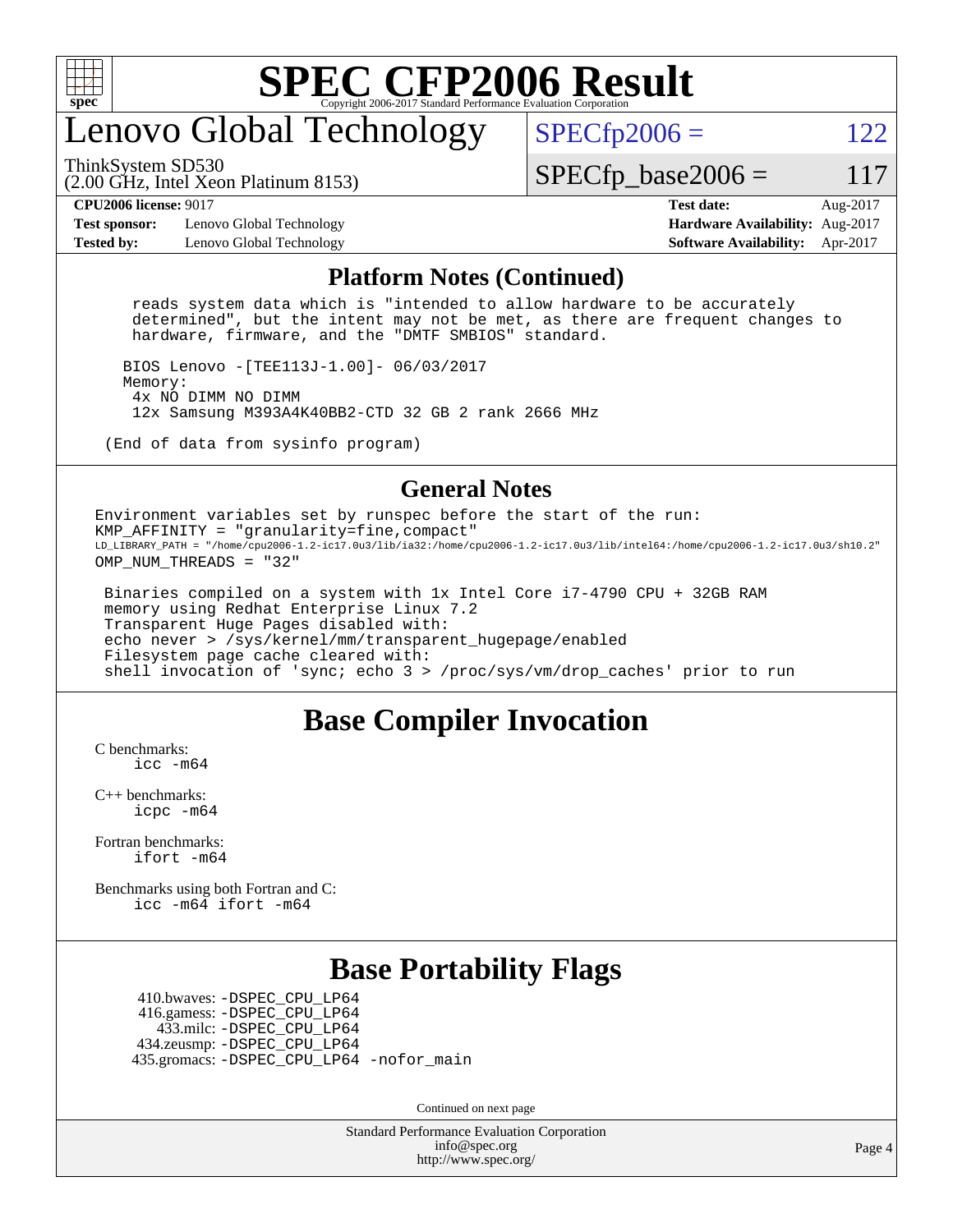

enovo Global Technology

(2.00 GHz, Intel Xeon Platinum 8153) ThinkSystem SD530

 $SPECTp2006 = 122$ 

 $SPECfp\_base2006 = 117$ 

**[Test sponsor:](http://www.spec.org/auto/cpu2006/Docs/result-fields.html#Testsponsor)** Lenovo Global Technology **[Hardware Availability:](http://www.spec.org/auto/cpu2006/Docs/result-fields.html#HardwareAvailability)** Aug-2017

**[CPU2006 license:](http://www.spec.org/auto/cpu2006/Docs/result-fields.html#CPU2006license)** 9017 **[Test date:](http://www.spec.org/auto/cpu2006/Docs/result-fields.html#Testdate)** Aug-2017 **[Tested by:](http://www.spec.org/auto/cpu2006/Docs/result-fields.html#Testedby)** Lenovo Global Technology **[Software Availability:](http://www.spec.org/auto/cpu2006/Docs/result-fields.html#SoftwareAvailability)** Apr-2017

### **[Base Portability Flags \(Continued\)](http://www.spec.org/auto/cpu2006/Docs/result-fields.html#BasePortabilityFlags)**

| 436.cactusADM: -DSPEC CPU LP64 -nofor main  |                                                                |
|---------------------------------------------|----------------------------------------------------------------|
| 437.leslie3d: -DSPEC CPU LP64               |                                                                |
| 444.namd: - DSPEC CPU LP64                  |                                                                |
| 447.dealII: -DSPEC CPU LP64                 |                                                                |
| 450.soplex: -DSPEC_CPU_LP64                 |                                                                |
| 453.povray: -DSPEC_CPU_LP64                 |                                                                |
| 454.calculix: - DSPEC CPU LP64 - nofor main |                                                                |
| 459.GemsFDTD: -DSPEC CPU LP64               |                                                                |
| 465.tonto: -DSPEC CPU LP64                  |                                                                |
| 470.1bm: -DSPEC CPU LP64                    |                                                                |
|                                             | 481.wrf: -DSPEC CPU_LP64 -DSPEC_CPU_CASE_FLAG -DSPEC_CPU_LINUX |
| 482.sphinx3: -DSPEC CPU LP64                |                                                                |

### **[Base Optimization Flags](http://www.spec.org/auto/cpu2006/Docs/result-fields.html#BaseOptimizationFlags)**

[C benchmarks](http://www.spec.org/auto/cpu2006/Docs/result-fields.html#Cbenchmarks):

[-xCORE-AVX2](http://www.spec.org/cpu2006/results/res2017q4/cpu2006-20170918-49674.flags.html#user_CCbase_f-xCORE-AVX2) [-ipo](http://www.spec.org/cpu2006/results/res2017q4/cpu2006-20170918-49674.flags.html#user_CCbase_f-ipo) [-O3](http://www.spec.org/cpu2006/results/res2017q4/cpu2006-20170918-49674.flags.html#user_CCbase_f-O3) [-no-prec-div](http://www.spec.org/cpu2006/results/res2017q4/cpu2006-20170918-49674.flags.html#user_CCbase_f-no-prec-div) [-parallel](http://www.spec.org/cpu2006/results/res2017q4/cpu2006-20170918-49674.flags.html#user_CCbase_f-parallel) [-qopt-prefetch](http://www.spec.org/cpu2006/results/res2017q4/cpu2006-20170918-49674.flags.html#user_CCbase_f-qopt-prefetch)

[C++ benchmarks:](http://www.spec.org/auto/cpu2006/Docs/result-fields.html#CXXbenchmarks) [-xCORE-AVX2](http://www.spec.org/cpu2006/results/res2017q4/cpu2006-20170918-49674.flags.html#user_CXXbase_f-xCORE-AVX2) [-ipo](http://www.spec.org/cpu2006/results/res2017q4/cpu2006-20170918-49674.flags.html#user_CXXbase_f-ipo) [-O3](http://www.spec.org/cpu2006/results/res2017q4/cpu2006-20170918-49674.flags.html#user_CXXbase_f-O3) [-no-prec-div](http://www.spec.org/cpu2006/results/res2017q4/cpu2006-20170918-49674.flags.html#user_CXXbase_f-no-prec-div) [-qopt-prefetch](http://www.spec.org/cpu2006/results/res2017q4/cpu2006-20170918-49674.flags.html#user_CXXbase_f-qopt-prefetch)

[Fortran benchmarks](http://www.spec.org/auto/cpu2006/Docs/result-fields.html#Fortranbenchmarks): [-xCORE-AVX2](http://www.spec.org/cpu2006/results/res2017q4/cpu2006-20170918-49674.flags.html#user_FCbase_f-xCORE-AVX2) [-ipo](http://www.spec.org/cpu2006/results/res2017q4/cpu2006-20170918-49674.flags.html#user_FCbase_f-ipo) [-O3](http://www.spec.org/cpu2006/results/res2017q4/cpu2006-20170918-49674.flags.html#user_FCbase_f-O3) [-no-prec-div](http://www.spec.org/cpu2006/results/res2017q4/cpu2006-20170918-49674.flags.html#user_FCbase_f-no-prec-div) [-parallel](http://www.spec.org/cpu2006/results/res2017q4/cpu2006-20170918-49674.flags.html#user_FCbase_f-parallel) [-qopt-prefetch](http://www.spec.org/cpu2006/results/res2017q4/cpu2006-20170918-49674.flags.html#user_FCbase_f-qopt-prefetch)

[Benchmarks using both Fortran and C](http://www.spec.org/auto/cpu2006/Docs/result-fields.html#BenchmarksusingbothFortranandC): [-xCORE-AVX2](http://www.spec.org/cpu2006/results/res2017q4/cpu2006-20170918-49674.flags.html#user_CC_FCbase_f-xCORE-AVX2) [-ipo](http://www.spec.org/cpu2006/results/res2017q4/cpu2006-20170918-49674.flags.html#user_CC_FCbase_f-ipo) [-O3](http://www.spec.org/cpu2006/results/res2017q4/cpu2006-20170918-49674.flags.html#user_CC_FCbase_f-O3) [-no-prec-div](http://www.spec.org/cpu2006/results/res2017q4/cpu2006-20170918-49674.flags.html#user_CC_FCbase_f-no-prec-div) [-parallel](http://www.spec.org/cpu2006/results/res2017q4/cpu2006-20170918-49674.flags.html#user_CC_FCbase_f-parallel) [-qopt-prefetch](http://www.spec.org/cpu2006/results/res2017q4/cpu2006-20170918-49674.flags.html#user_CC_FCbase_f-qopt-prefetch)

#### **[Peak Compiler Invocation](http://www.spec.org/auto/cpu2006/Docs/result-fields.html#PeakCompilerInvocation)**

[C benchmarks](http://www.spec.org/auto/cpu2006/Docs/result-fields.html#Cbenchmarks): [icc -m64](http://www.spec.org/cpu2006/results/res2017q4/cpu2006-20170918-49674.flags.html#user_CCpeak_intel_icc_64bit_bda6cc9af1fdbb0edc3795bac97ada53)

[C++ benchmarks:](http://www.spec.org/auto/cpu2006/Docs/result-fields.html#CXXbenchmarks) [icpc -m64](http://www.spec.org/cpu2006/results/res2017q4/cpu2006-20170918-49674.flags.html#user_CXXpeak_intel_icpc_64bit_fc66a5337ce925472a5c54ad6a0de310)

[Fortran benchmarks](http://www.spec.org/auto/cpu2006/Docs/result-fields.html#Fortranbenchmarks): [ifort -m64](http://www.spec.org/cpu2006/results/res2017q4/cpu2006-20170918-49674.flags.html#user_FCpeak_intel_ifort_64bit_ee9d0fb25645d0210d97eb0527dcc06e)

[Benchmarks using both Fortran and C](http://www.spec.org/auto/cpu2006/Docs/result-fields.html#BenchmarksusingbothFortranandC): [icc -m64](http://www.spec.org/cpu2006/results/res2017q4/cpu2006-20170918-49674.flags.html#user_CC_FCpeak_intel_icc_64bit_bda6cc9af1fdbb0edc3795bac97ada53) [ifort -m64](http://www.spec.org/cpu2006/results/res2017q4/cpu2006-20170918-49674.flags.html#user_CC_FCpeak_intel_ifort_64bit_ee9d0fb25645d0210d97eb0527dcc06e)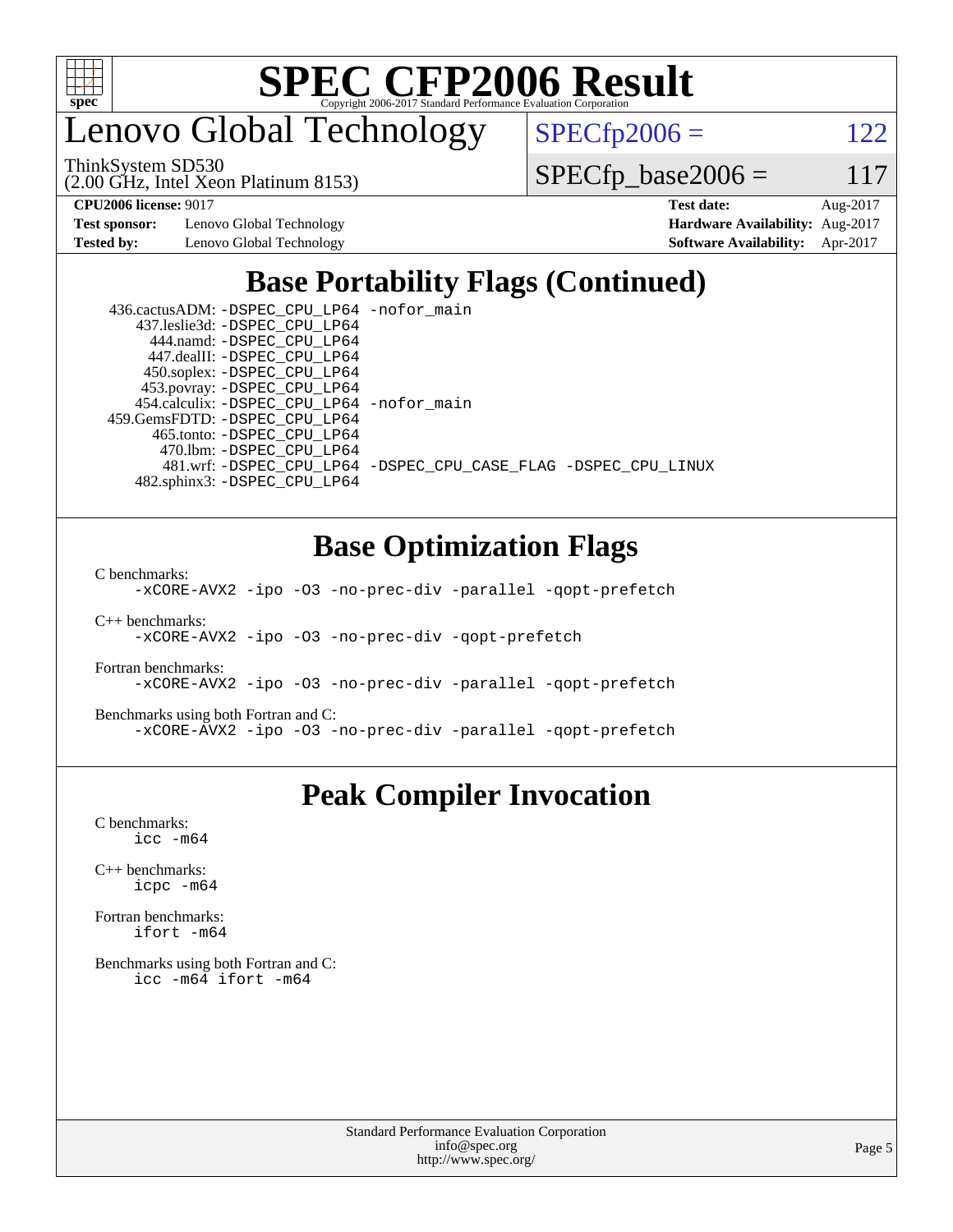

## enovo Global Technology

ThinkSystem SD530

 $SPECTp2006 = 122$ 

 $SPECTp\_base2006 = 117$ 

(2.00 GHz, Intel Xeon Platinum 8153)

**[Test sponsor:](http://www.spec.org/auto/cpu2006/Docs/result-fields.html#Testsponsor)** Lenovo Global Technology **[Hardware Availability:](http://www.spec.org/auto/cpu2006/Docs/result-fields.html#HardwareAvailability)** Aug-2017 **[Tested by:](http://www.spec.org/auto/cpu2006/Docs/result-fields.html#Testedby)** Lenovo Global Technology **[Software Availability:](http://www.spec.org/auto/cpu2006/Docs/result-fields.html#SoftwareAvailability)** Apr-2017

**[CPU2006 license:](http://www.spec.org/auto/cpu2006/Docs/result-fields.html#CPU2006license)** 9017 **[Test date:](http://www.spec.org/auto/cpu2006/Docs/result-fields.html#Testdate)** Aug-2017

### **[Peak Portability Flags](http://www.spec.org/auto/cpu2006/Docs/result-fields.html#PeakPortabilityFlags)**

Same as Base Portability Flags

### **[Peak Optimization Flags](http://www.spec.org/auto/cpu2006/Docs/result-fields.html#PeakOptimizationFlags)**

[C benchmarks](http://www.spec.org/auto/cpu2006/Docs/result-fields.html#Cbenchmarks):

433.milc: basepeak = yes

 $470.$ lbm: basepeak = yes

 $482$ .sphinx3: basepeak = yes

#### [C++ benchmarks:](http://www.spec.org/auto/cpu2006/Docs/result-fields.html#CXXbenchmarks)

```
 444.namd: -prof-gen(pass 1) -prof-use(pass 2) -xCORE-AVX2(pass 2)
        -par-num-threads=1(pass 1) -ipo(pass 2) -O3(pass 2)
        -no-prec-div(pass 2) -fno-alias -auto-ilp32
```
447.dealII: basepeak = yes

 $450$ .soplex: basepeak = yes

```
 453.povray: -prof-gen(pass 1) -prof-use(pass 2) -xCORE-AVX2(pass 2)
         -par-num-threads=1-ipo-O3(pass 2)-no-prec-div(pass 2) -unroll4 -ansi-alias
```
[Fortran benchmarks](http://www.spec.org/auto/cpu2006/Docs/result-fields.html#Fortranbenchmarks):

```
410.bwaves: basepeak = yes 416.gamess: -prof-gen(pass 1) -prof-use(pass 2) -xCORE-AVX2(pass 2)
            -par-num-threads=1-ipo-O3(pass 2)-no-prec-div(pass 2) -unroll2 -inline-level=0 -scalar-rep-
    434.zeusmp: basepeak = yes
    437.leslie3d: basepeak = yes
 459.GemsFDTD: -prof-gen(pass 1) -prof-use(pass 2) -xCORE-AVX2(pass 2)
            -par-num-threads=1-ipo-O3(pass 2)-no-prec-div(pass 2) -unroll2 -inline-level=0
            -qopt-prefetch -parallel
      465.tonto: -prof-gen(pass 1) -prof-use(pass 2) -xCORE-AVX2(pass 2)
            -par-num-threads=1(pass 1) -ipo(pass 2) -O3(pass 2)
            -no-prec-div-inline-calloc-qopt-malloc-options=3
            -auto -unroll4
```
Continued on next page

```
Standard Performance Evaluation Corporation
             info@spec.org
           http://www.spec.org/
```